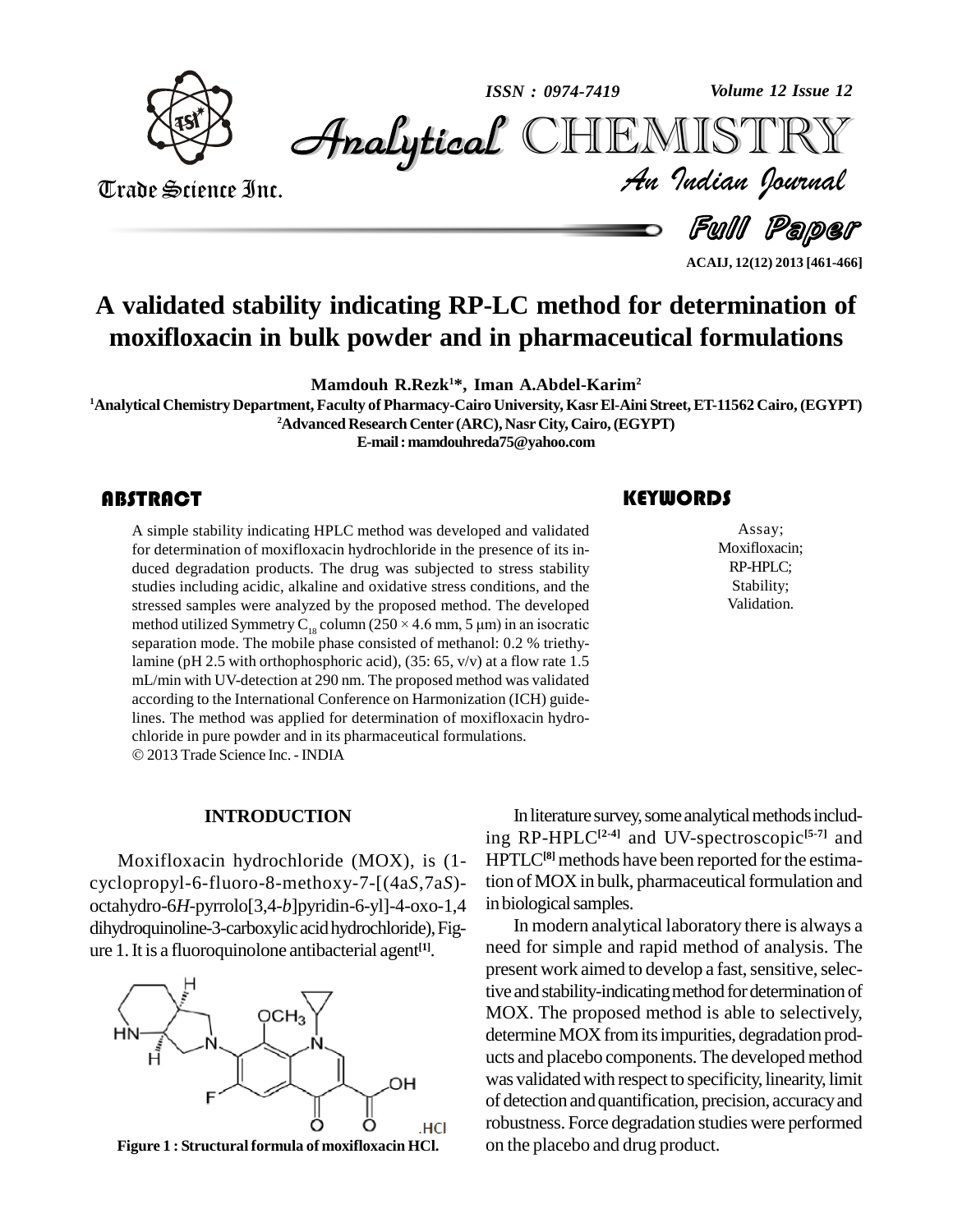# Full Paper **EXPERIMENTAL**

# **Instruments**

Agilent LC system (Böblingen, Germany) consisted of a quaternary pumping system (Agilent model G1311A), a UV variable wavelength detector (model G1315D, Agilent), and an auto sampler (model G13329A) equipped with a degasser (G1322A, Agilent).

Stationary phase consisted of a Symmetry  $C_{18}$  analytical column  $(250 \times 4.6 \text{ mm}, 5 \text{ }\mu\text{m})$  (Waters, USA).

ApH-meter(MettlerToledo, Switzerland).

# **Materials and reagents**

# **(a) Materials**

Moxifloxacin hydrochloride (MOX) pure powder was kindly supplied by Bayer Schering Pharma AG, butanol: m<br>(Leverkusen, Germany). Its purity was found to be phase and<br>100.45±0.840 (n=6) according to the BP HPLC solution w (Leverkusen, Germany). Its purity was found to be method **[1]**.

# **(b) Reagents**

- Orthophosphoric acid: Adwic, El-Nasr Pharm. Co. deg (Cairo, Egypt). Methanol: HiPerSolv.®, HPLC- (B) grade, E. Merck (Darmstadt, Germany). Triethyl amine LR: LaboratoryRasayan s.d. Fine-Chem Ltd. De-ionized water: Bidistilled from Aquatron Automatic Water Still A4000, Bibby Sterillin Ltd. (Staffordshire, UK).

## (c) **Pharmaceutical formulations**

- Avalox<sup>®</sup> film coated tablets, *BN: BXG0DH1* (Bayer (C) Schering Pharma AG, Leverkusen, Germany). Each film coated tablet claimed to contain 436.8 mg of moxifloxacin hydrochloride equivalent to 400mg of free moxifloxacin.
- Vigamox<sup>®</sup> ophthalmic solution  $0.5\%$  as base, was Lot.N.:203945F (Alcon, Laboratories, Inc., USA). Each mL claimed to contain 5.45 mg of moxifloxacin hydrochloride equivalent to 5 mg of free moxifloxacin.

# **(d) Standard solutions**

All calculations were done regarding moxifloxacin ries of *I*<br>**Indian of MC**<br>*ISTRY*<br>*ISTRY* free base.

# **(A) Stock standard solution of MOX**

Stock standard solution of MOX (1mg/mL) was

CHEMISTRY COMMENT

prepared by transferring 109.1 mg of moxifloxacin hydrochloride powder (equivalent to 100 mg of MOX free base) into a 100-mL volumetric flask containing 50 mL distilled water. Shaking was done till complete dissolution then the volume was completed to the mark with water.Working solutions were prepared by serial dilutions.

# **Procedure**

#### **(a) Degradation of MOX**

## **(A) Preparation of MOX alkaline degradates**

A degraded sample of MOX was prepared by adding 25 mL of 2 molar NaOH to 54.7 mg of MOX hy drochloride (equivalent to 50 mg free MOX) and refluxing for 1 hr. The resulting solution was tested for complete degradation by thin layer chromatography using butanol: methanol: NH<sub>3</sub> (6:1:2, by volume) as a mobile phase and detecting the spots at 254 nm. The degraded solution was neutralized, transferred quantitatively into a 50-mLvolumetric flask and brought to volume with water to prepare a stock solution of MOX alkaline degrades of 1 mg/mL.

## **(B) Preparation of MOX acidic degradates**

The same procedure used for preparation of alkaline degradates was applied but a volume of 25 mL of 2 molar HCl was used instead of alkali. Reflux was done for 3 hours to achieve complete degradation of MOX astested by the previously described thin layer chro matographic method.

#### **(C ) Preparation of MOX oxidative degradates**

A degraded sample of MOX was prepared by adding 5 mL of 30%  ${\rm H_2O_2}$  to a 50 mL aqueous solution of  $MOX(1mg/mL)$  and then it was refluxed for 3 hours to achieve complete degradation. The resulting solution wastested for complete degradation by the thin layer chromatographic method described before.

# **(b)HPLC method**

#### **(A)Linearity**

Aliquots (0.1-10mL) from MOX standard solution (1 mg/mL) were accurately transferred into a series of 100-mLvolumetric flasks, the volume wasthen completed with the mobile phase to obtain a concenries of 100-mL volumetric flasks, th<br>completed with the mobile phase t<br>tration range of 1-100 µg/mL.

Samples were then chromatographed using Sym-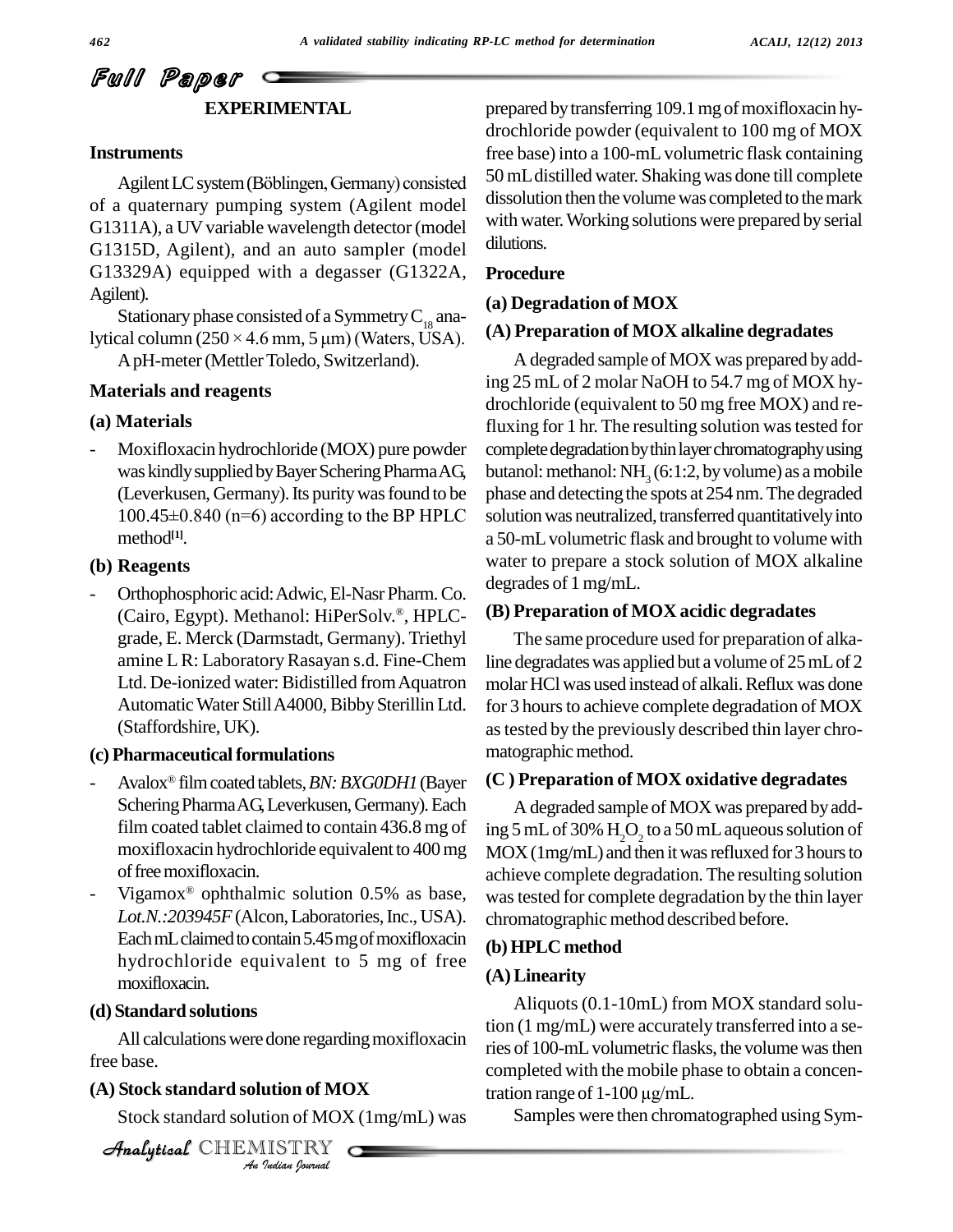metry C<sub>18</sub> column (250 x 4.6 mm, 5 µm) as a stationary phase. The mobile phase was formed of methanol: 0.2% triethylamine (pH 2.5with *O*-phosphoric acid)(35:65,  $v/v$ ). The flow rate was 1.5 mL/min, isocratically with nol. A v UV detection at 290 nm. The injection volume was 10 into an Follow rate was  $1.5$  mL/min, isocratical detection at 290 nm. The injection volume and column temperature was  $35^{\circ}$ C. The sa  $\mu$ L and column temperature was 35 $\degree$ C. The samples were filtered through a 0.45-µm membrane filter. Analysis was usually performed after passing  $\sim$  50-60mL of the passed through a membrane filter with a 0.45  $\mu$ m pomobile phase, just for conditioning and pre-washing of rosity<br>the stationary phase. Peak area ratio was plotted against the ass<br>concentration (using the area of 40 µg/mL MOX solu-tion. the stationaryphase. Peak area ratiowas plotted against tion as a devisor) to obtain calibration graph then the regression equation was computed.

The regression equation was used for estimating the concentration of MOX in pure samples, laboratory preparedmixtures with different degradates, unknown samples and in its pharmaceutical formulations.

# **Analysis of laboratory-prepared mixtures**

Portions of MOX stock solution (1mg/mL) were transferred accurately into a series of 50 mL volumetric flasks. Aliquots from its corresponding acidic, alkaline or oxidative degradates solutions (each 1mg/mL) were added, separately, to prepare mixtures containing 10-90% of each degradation products. The prepared solutions were chromatographed by the described HPLC graphic method using butanol: methanol: NH<sub>3</sub> (6:1:2, method and the concentration of MOX was computed fromthe regression equation.

# **Determination of MOX in its pharmaceutical for mulations**

# **(a)Avalox tablets**

At least 10 tablets were weight to determine the average weight of one tablet.Aweight equivalent to one tablet was transferred into a 100- mL volumetric dation for MOX was achieflask containing 50 mL methanol, sonicated for 15 min-<br>of 30% H<sub>2</sub>O<sub>2</sub> for 3 hours. flask containing 50 mL methanol, sonicated for 15 minutes then diluted to volume with methanol. A volume of 1mLofthissolutionwastransferred into another 100 mL volumetric flask, then it was diluted with mobile phase to volume to obtain MOX solution having a conmL volumetric flask, then it was diluted with mobile out to<br>phase to volume to obtain MOX solution having a contration of 40 µg/mL, and it was passed through a metho centration of 40  $\mu$ g/mL, and it was passed through a membrane filter with a 0.45  $\mu$ m porosity. The solution wasinjected to the LC system and the assay of MOX was done using the regression equation. **Æ**

# **(b)Vigamox ophthalmic solution**

No sample treatment was done other than taking a

volume of 2 mL(equivalent to 10 mg MOX) into 10 mL volumetric flask containing 5 mL methanol, sonicated for 2 minutes then diluted to volume with methanol. A volume of 4 mL of this solution was transferred into another 100-mL volumetric flask, then it was diluted with mobile phase to volume to obtain MOX sointo another 100-mL volumetric flask, then it was di-<br>luted with mobile phase to volume to obtain MOX so-<br>lution having a concentration of 40 µg/mL, and it was luted with mobile phase to volume to obtain MOX solution having a concentration of 40  $\mu$ g/mL, and it was<br>passed through a membrane filter with a 0.45  $\mu$ m porosity. The solution was injected to the LC system and the assay of MOX was done using the regression equation.

# **Method validation**

The developed method was fully validated according to ICH guidelines. Comparison of the results obtained by the proposed method and the official BP one was done in addition to statistical analysis of data.

# **RESULTSAND DISCUSSION**

In this work, MOX degradation was performed using different stress conditions, namely; alkaline, acidic and oxidative ones. It was found that refluxing with 2M NaOH for one hour was sufficient for complete degradation of MOX as indicated by a thin layer chromatoby volume) as a mobile phase and detecting the spots at 254 nm. The degraded solution was then neutralized, transferred quantitatively into a 50-mL volumetric flask and brought to volume with water to prepare a stock solution of MOX alkaline degrades of 1 mg/mL. Complete acidic degradation for MOX was achieved by refluxing with  $25 \text{ mL of } 2M$  HCl for 3 hours then neutralization was done by NaOH, while complete oxidation for MOX was achieved by refluxing with 5 mL

The International Conference on Harmonization (ICH) guidelines require the stress testing to be carried out to elucidate the inherent stability characteristics of the active substance **[9]**. An ideal stability indicating method is the one that quantifies the standard drug alone and also resolves its degradation products.

# Analytical**Method development**

*Inquid chrose*<br>*Indian*<br>*IISTRY*<br>*Judian Journal* A simple isocratic high-performance liquid chro matographic method was developed for the determi nation of MOX in its pure form, in the presence of its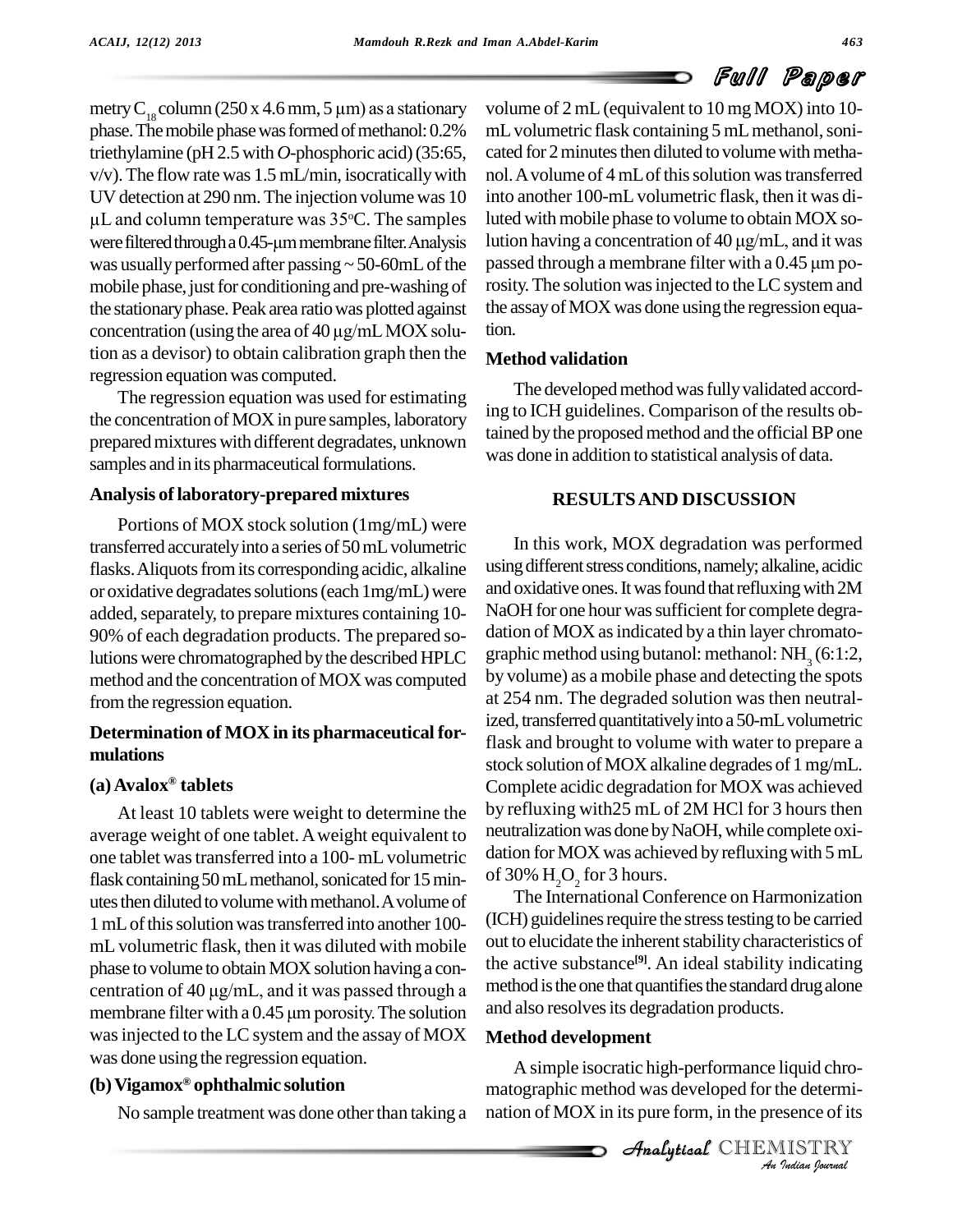# Full Paper

different degradates and in its pharmaceutical formulations. Different types of stationary phase  $C_8$  and  $C_{18}$ columns with different dimensions and particle sizes were tested to find the best stationary-mobile phase match. It was found that Symmetry  $C_{18}$  (250 x 4.6 mm, 5µm) column gave the most suitable resolution for the separation of the drug from its degradation products. The mobile phase was chosen after several trials. The most suitable one was consisted of methanol: 0.2% triethylamine (pH 2.5 with *O*-phosphoric acid) (35:65, v/<br>v). The flow rate was 1.5 mL/min and UV detection at Accur-<br>290 nm. The injection volume was 10 µL and column v). The flow rate was 1.5 mL/min and UV detection at temperature was  $35^{\circ}$ C. The samples were filtered also 290 nm. The injection volume was  $10 \mu$ L and column<br>temperature was  $35^{\circ}$ C. The samples were filtered also<br>through a 0.45-µm membrane filter. Analysis was performed after passing  $\sim$  50-60mL of the mobile phase, just for conditioning and pre-washing of the stationary phase. Peak area ratio was plotted against concentrajust for conditioning and pre-washing of the stationary<br>phase. Peak area ratio was plotted against concentra-<br>tion (using the area of 40  $\mu$ g/mL MOX solution as a devisor) to obtain calibration graph then the regression equation was computed. System suitability parameters were tested by calculating the capacity factor, tailing factor, the sensitivity factor, and resolution.

By using the described chromatographic conditions, MOX was well separated from its degradants with average retention time of 6.4 min., Figures 2 (a, b, c & d).

Peak purity was confirmed for the intact MOX peak using the photodiode array detector.

# **Method validation**

Under the specified optimum chromatographic conditions, a calibration graph was constructed by plotting  $(\pm 0.2 \text{ m})$ <br>the relative peak area versus the corresponding con-<br>centration of MOX in  $\mu$ g/mL. Linearity range was found peak p centration of MOX in  $\mu$ g/mL. Linearity range was found<br>to be 1–100  $\mu$ g/mL for MOX using the following re-<br>gression equation:

#### **A = 0.0248 C + 0.0056,** *r* **= 0.9999.**

gression equation:<br>A =  $0.0248$  C +  $0.0056$ ,  $r = 0.9999$ . the<br>Where, A = the relative peak-area ratio (using the  $40\mu$ g/ mLof MOX as a divisor), Where, A = the relative peak-area ratio (using the mL of MOX as a divisor),<br>C = the concentration of MOX ( $\mu$ g/mL)

and *r* = the correlation coefficient.

and  $r$  = the correlation coefficient. propos<br>The mean percentage recoveries of pure samples acidic cover found to be  $100.22 \pm 0.635$  (n=6). Validation ratios a *I*  $\pm$  0.055 (In<br> **n TABLE 1.**<br> **ficant differe**<br>
the official or<br> **I** ISTRY results are represented in TABLE 1. Statistical com- 3 ill The mean percentage recoveries of pure samples parison showed no significant difference between the developed method and the official one<sup>[1]</sup> as shown in ing deg TABLE2 which revealed that the calculated t-test and

CHEMISTRY COMMENT

F-value are lessthan the tabulated ones.

| <b>TABLE 1: Assay parameters and validation sheet for the</b> |  |
|---------------------------------------------------------------|--|
| developed HPLC method.                                        |  |

| <b>Parameters</b>         | The developed HPLC method |
|---------------------------|---------------------------|
| Range $(\mu g/mL)$        | $1 - 100$                 |
| Regression equation       |                           |
| Slope                     | 0.0248                    |
| Intercept                 | $+0.0056$                 |
| Correlation coefficient   | 0.9998                    |
| Accuracy                  |                           |
| Mean $\pm$ SD             | $100.22 \pm 0.635$        |
| Precision                 |                           |
| Intra-day (Mean $\pm$ SD) | $100.05 \pm 0.431$        |
| Inter-day (Mean $\pm$ SD) | $99.97 \pm 0.720$         |

**TABLE 2 : Statistical comparison for the results obtained forMOXbytheproposedmethodwiththeHPLCofficialone [1].**

| <b>Parameter</b> | The proposed<br><b>HPLC</b> method | <b>Official</b><br>method <sup>[1]</sup> |
|------------------|------------------------------------|------------------------------------------|
| Mean             | 100.22                             | 100.45                                   |
| SD               | 0.635                              | 0.840                                    |
| Variance         | 0.403                              | 0.706                                    |
| n                | 6                                  | 6                                        |
| F-test           | $1.75(5.05)*$                      |                                          |
| Student's t-test | $0.535(2.228)*$                    |                                          |

**\* The values in the parentheses are the corresponding theoretical t-** and **F-values** at  $P = 0.05$ .

the relative peak area versus the corresponding con-<br>phase, by up to  $\pm 2\%$ . The effect on retention time and The robustness of the HPLC method was examined by the analysis of samples under a variety of experimental conditions such as small changes in the pH ined by the analysis of samples under a variety of ex-<br>perimental conditions such as small changes in the pH<br> $(\pm 0.2 \text{ units})$ , small changes in proportions of mobile perimental conditions such as small changes in the pH<br>  $(± 0.2 \text{ units})$ , small changes in proportions of mobile<br>
phase, by up to  $± 2 \%$ . The effect on retention time and peak parameters was studied. It was found that the method was robust when the column and the mobile phase ratio were varied. During these investigations, the retention times were modified, however the areas and peaks symmetry were conserved.

#### **Stability indication**

To assessthe stability-indicating efficiency of the proposed method, MOX was mixed with its alkaline, acidic or oxidative degradants, separately, in different ratios and analyzed by the proposed method.TABLE 3 illustrates good selectivity in the determination of MOX in the presence of up to 90% (w/w) of its corresponding degradants. The suggested method was successfully applied for the determination of MOX in its phar-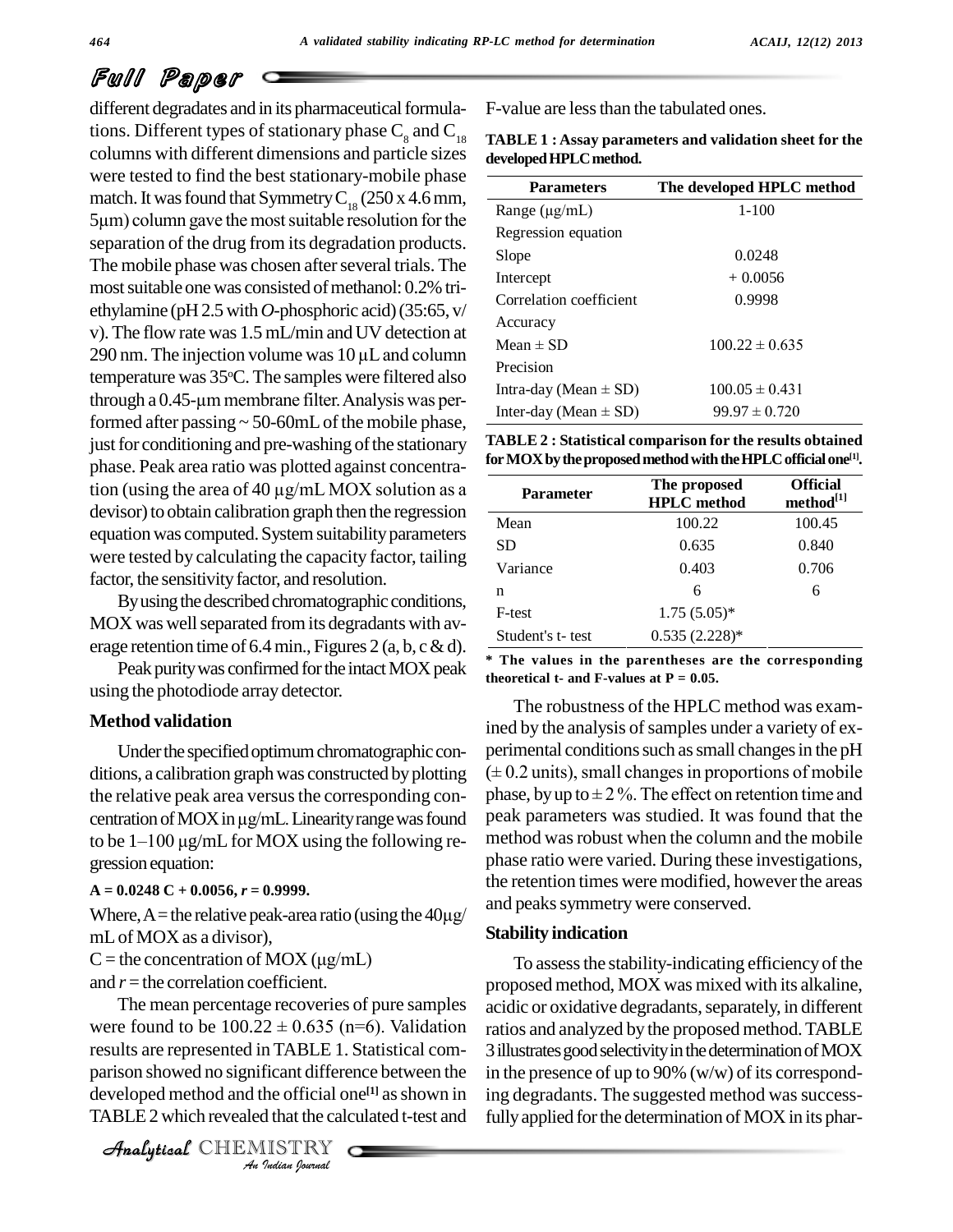CHEMISTRY



*I*<br>*Indian (Regimerial AIOX)***<br>IISTRY**<br>*Indian Iournal* **6.39 min.);(b)Laboratory prepared mixture ofMOX and its alkaline degradates;(c)Laboratory prepared mixture of MOX and its acidic degradates;(d)Laboratory prepared mixture of MOX and its oxidative degradates.**